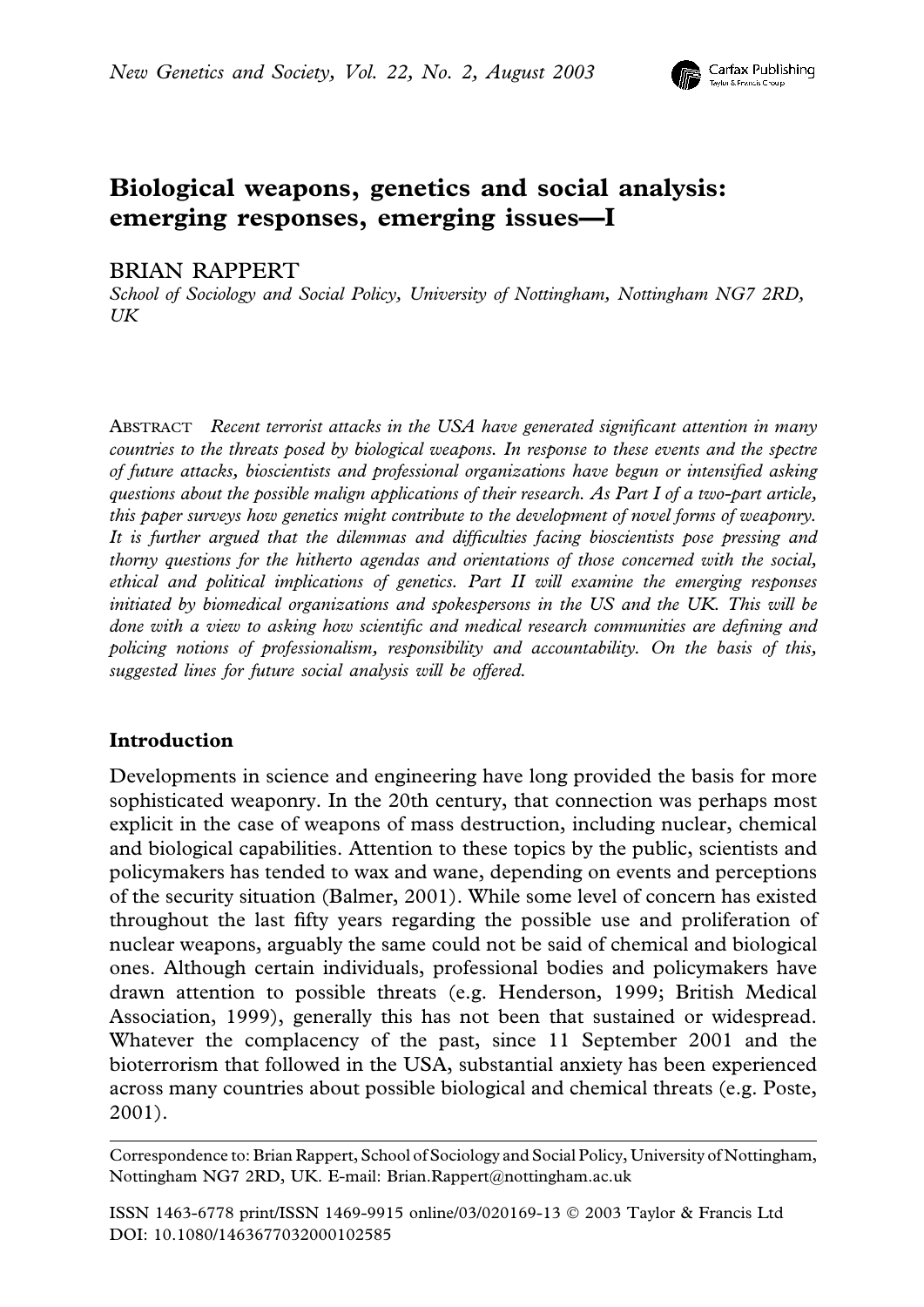# 170 *Brian Rappert*

With the increasing recognition of the disturbing possibilities enabled by current scientific know-how, a wide variety of individuals and organizations within Western science and policy circles are asking what actions should be taken to prevent research from facilitating death and injury. This two-part paper surveys initial responses by biological and medical science communities to the growing societal concern with the application of their expertise. Specifically, it addresses this by considering the role of genetics research in enabling and forestalling novel forms of biological weapons targeted at humans (see Whitby, 2002; Whitby, Millet & Dando, 2002 for a discussion of animal and plant bio-weapons). The immediate policy response in many countries has been geared towards countering imminent dangers of established biological agendas by, for instance, placing further restrictions on access to dangerous pathogens (Epstein, 2001; Home Office, 2002). In contrast, this paper focuses on responses to novel prospective possibilities that may be created by genomics research. It seeks to address several questions:

- How might current genetics and genomics research contribute to the development of biological weapons?
- What is the range of responses being considered to mitigate against the threats identified?
- How are notions of professionalism, responsibility, and accountability defined within these responses?

In examining the latter two points in Part II, this paper draws on general literature within the social sciences to comment on and assess the measures being proposed. The possibilities surrounding bio-weapons have not only been of arguably marginal concern hitherto for those in the biological sciences. Despite the substantial amount of investigation into the social, legal and ethical aspects of genetics, few analysts have turned their attention to biological weapons. As argued in Parts I and II an examination of the possibilities surrounding such technologies not only poses difficult questions for the priorities and purposes of biological and medical researchers, but also for those concerned about the "social" implications of modern technoscience. This paper asks what issues biological weapons raise for the social, political and ethical studies of technology as it considers what such analyses have to say to biological weapons. It sets out a number of questions for future research, some of which will be pursued in a project by the author and Malcolm Dando (University of Bradford, UK) funded by the UK Economic and Social Research Council (see Rappert & Dando, 2002).

## **The threats of biological weapons**

Biological warfare dates back to antiquity (Barnaby, 1997; Stockholm International Peace Research Institute (SIPRI), 2001). The fouling of water sources with animal carcasses or the catapulting of disease-infected corpses over city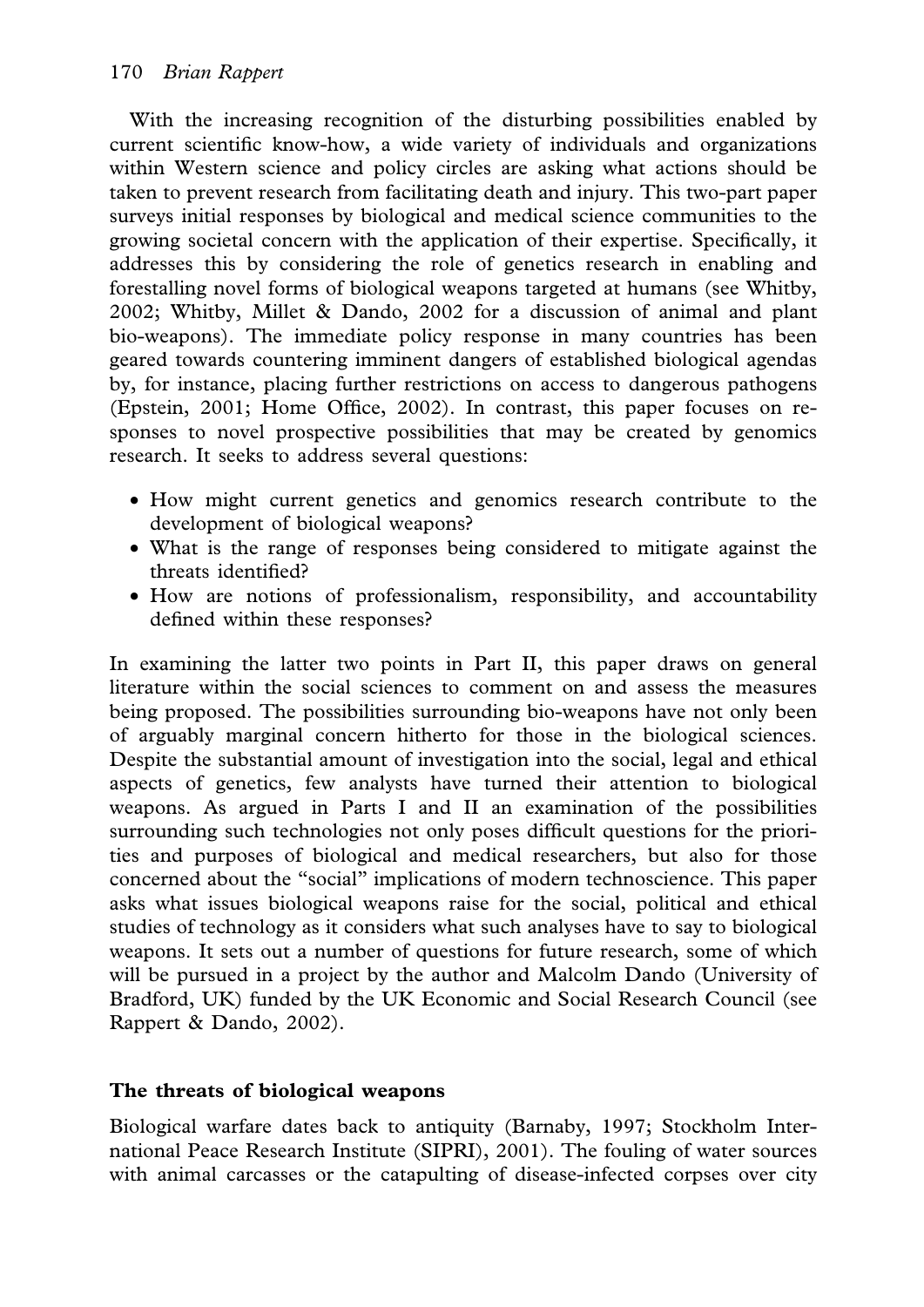walls are some of the earliest recorded examples of warfare techniques designed to spread disease. During colonization, French and British forces gave smallpox infected blankets to Native Americans with the intent and effect of infecting them.

Modern biology and medicine has facilitated the production of biological weapons throughout the 20th century (Dando, 1999). On the basis of 19th century advances in bacteriology, for instance, both sides in World War I attempted to employ micro-organisms against their opponents' animals. During World War II, Japanese scientists conducted horrific experiments during their occupation of China. After the war, many industrialized countries began or furthered systematic programmes into offensive and defensive capabilities (see, e.g. Balmer, 2001). Most of these programmes were abandoned by the signing of the 1972 Biological and Toxin Weapons Convention (BTWC). The BTWC has become the cornerstone of international efforts to limit the production and proliferation of biological weapons. Article I states:

Each State Party to this Convention undertakes never in any circumstances to develop, produce or stockpile or otherwise acquire or retain:

- 1. Microbial or other biological agents, or toxins whatever their origin or method of production, of types and in quantities that have no justification for prophylactic, protective or other peaceful purposes.
- 2. Weapons, equipment or means of delivery designed to use such agents or toxins for hostile purposes or in armed conflict.

While the BTWC represents one of the most significant international agreements to restrict the means of warfare, its terms have been a source of contention and negotiation. A consideration of why indicates some of the major topics of concern about biological weapons today. One major limitation of the convention is that no mechanisms exist for verifying adherence by state parties. Attempts throughout the last decade to agree such measures were halted for the time being shortly before 11 September 2001, when the US withdrew any support for inspection regimes, stating they would be both ineffective as well as reveal biodefence capabilities and commercial secrets.

Given the lack of verification measures and the widespread availability of the general materials, equipment and biological expertise necessary for weapons development, the possibility that some state parties are violating the BTWC has long been a cause of concern. The defection of high-ranking scientists from the Soviet Union post-Cold War indicated that it had an extensive offensive programme. This consisted of tens of thousands of staff and incorporated genetic engineering techniques. Likewise, Iraq had a clandestine offensive programme prior to and after the Gulf War (Wallerstein, 1998).

Outside flagrant violations, just what activities are permissible is likewise disputed. Under the BTWC, undertaking defensive measures against biological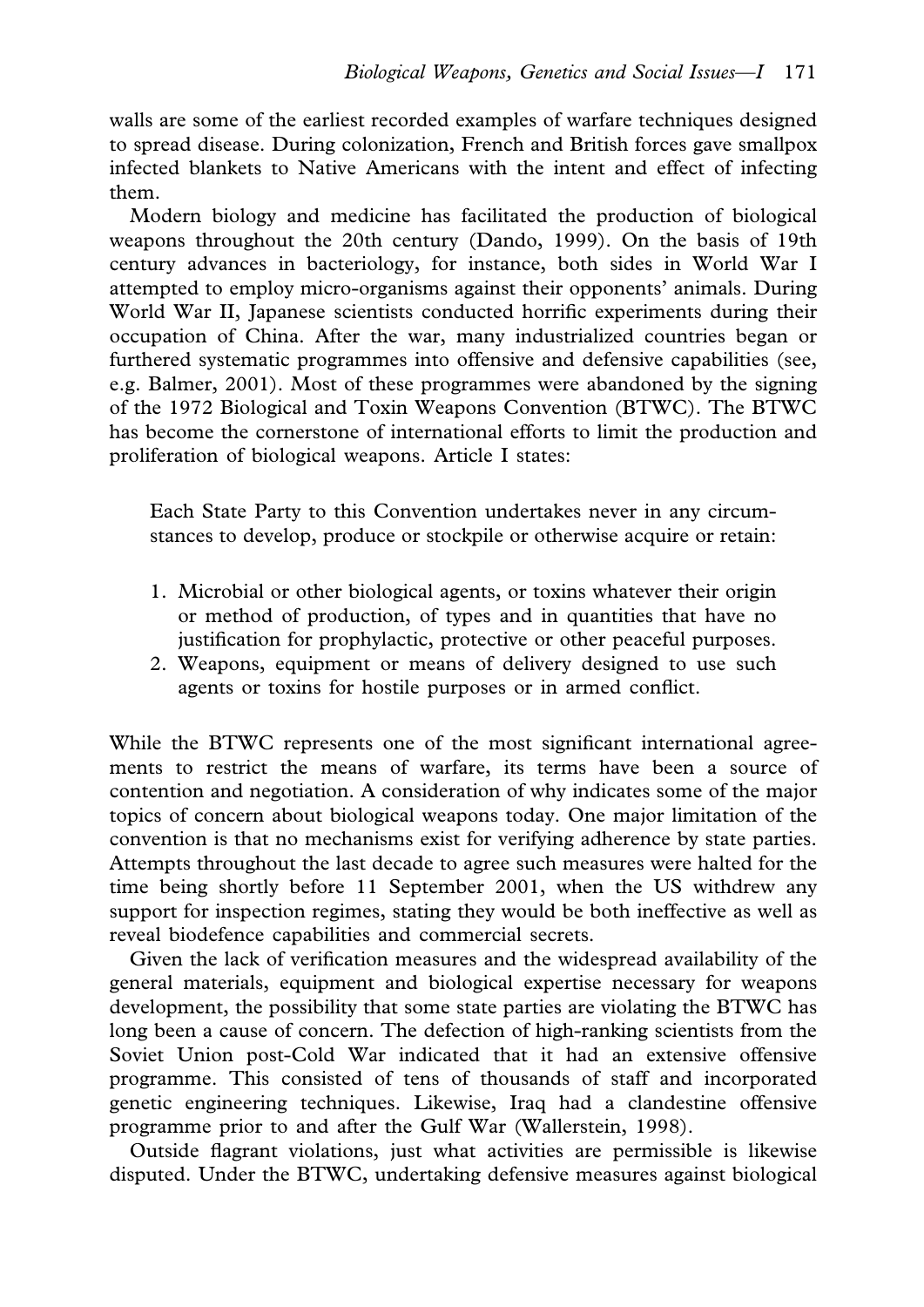weapons is acceptable. No criteria are given though to differentiate offensive from defensive development, production or stockpiling activities. As specified by the BTWC, what counts is the intent of actions. All biological agents and toxins are banned unless otherwise justifiable. Yet, predictably, it has not been straightforward to establish intent. For instance, during the Clinton administration, the US began several projects of a questionable status. These consisted of planning to genetically engineer a potent variant of the bacterium that causes anthrax; building and testing an imitation Soviet-designed germ bomb; and assembling a mock biological weapons factory from products openly available on the commercial market (Miller, Engelberg & Broad, 2001). None was reported under the provisions of BTWC. Each was justified on the basis of needing to test current defensive capabilities against likely threats, yet each had offensive potential. Limited *offensive* developments done to test defensive measures (e.g. vaccines) have been interpreted as permissible under the BTWC (see Huxsoll, 1992). Because offensive and defensive activities are so interlinked and difficult to distinguish, there has been much disagreement regarding what counts as an infringement and what evidential basis would be needed to support particular evaluations (Wright, 1990).

Much of the most recent concern about biological weapons has centred on those outside the BTWC—specifically sub-state and terrorist groups (see, e.g. Knobler, Mahmoud & Pray, 2002). The release of the chemical nerve gas sarin during 1995 into the Tokyo subway system by the religious cult Aum Shinrikyo and its failed attempts to develop biological weapons signalled that some sub-state groups or individuals were interested in employing chemical and biological weapons. For some commentators, the ability to mask offensive programmes under civilian ones, the weight-for-weight potency of biological weapons and the relative ease of access to pathogenic agents and toxins make bio-weapons a potentially attractive option for terrorist attacks (e.g. Danzig & Berkowsky, 1997).

Whether it is feasible that individuals, sub-state groups or even many states can develop and effectively employ bio-weapons has been a topic of much debate (Broad, 2001). The ease or difficulty one believes of crafting such weapons has a direct bearing on assessments of the likelihood of attack and the necessary responsive measures. Producing a biological weapon requires obtaining a strain of an agent, culturing it in sufficient quantities, and then finding an adequate means of dispersal. Leitenberg (2000) argues there has been little or no acquisition of biological weapons by non-state actors in the 20th century because each step is highly demanding. Even though many bacteria are available from natural sources, for instance, they may not be virulent enough to act as agents in weapons. $<sup>1</sup>$  Such assessments stand in sharp contrast to claims by Carl</sup> Ford, Assistant Secretary of State for Intelligence and Research in the US Department of State, who said:

Terrorist interest in chemical and biological weapons has been growing and probably will increase in the near term. The threat is real and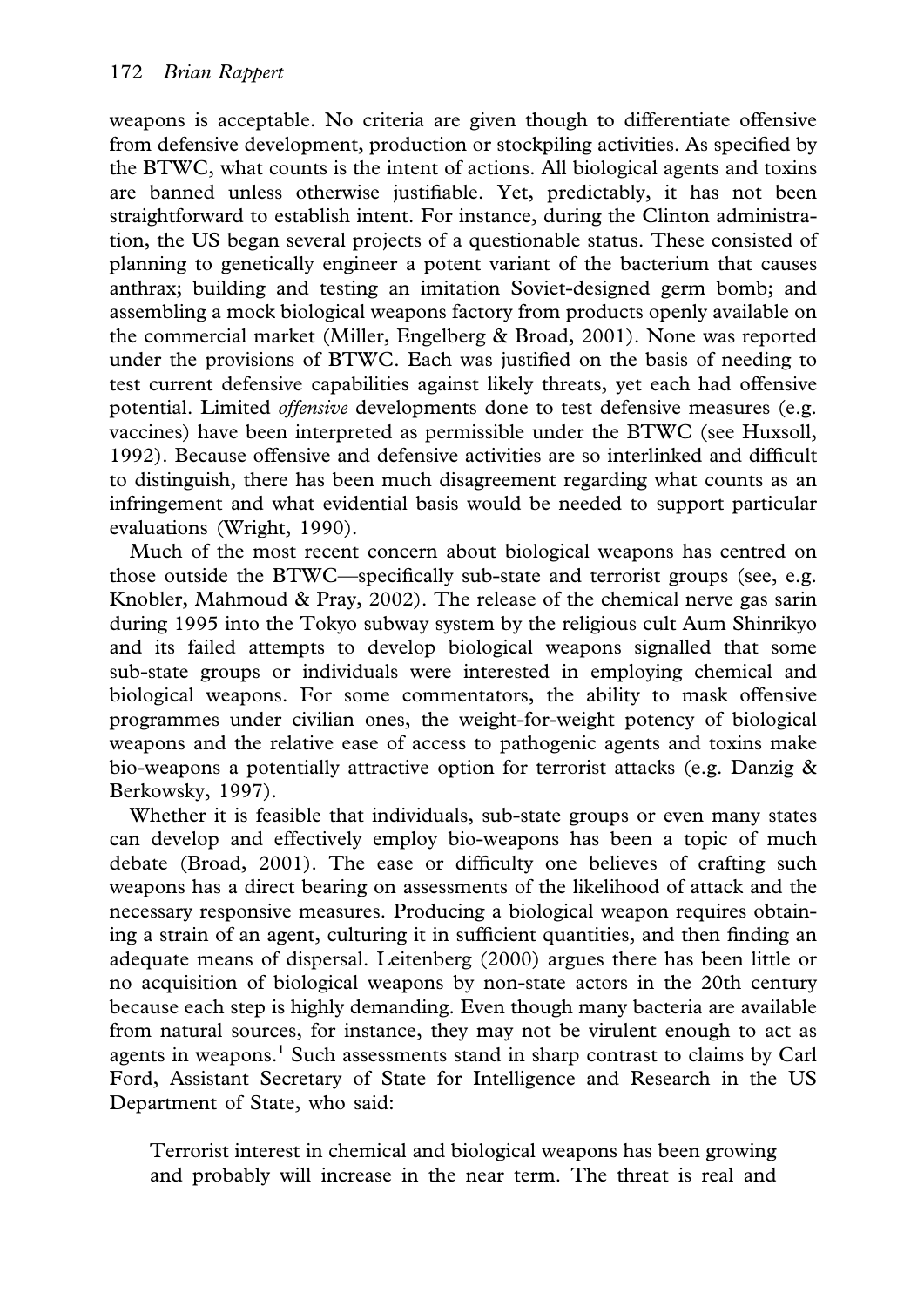proven. The ease of acquisition or production of some of these weapons and the scale and terror they can cause, will likely fuel interest in using them to terrorize. The transport and dispersal techniques also are manageable and can be made effective easily … (Ford, 2002, cited in Leitenberg, 2002; also Pearson, 1998).

Of course some amount of disagreement may result from alternative interpretations of what counts as effective—whether that be judged by casualty figures or political, financial and psychological costs. If the latter is taken as the criterion, then heightening public attention to the dangers of biological weapons may well end up amplifying the costs of any attack by enhancing fear levels. Focusing public health attention and training into the prevention and response to bioattacks may well end up diverting resources from the types of specific actions that are needed to address pressing health problems.<sup>2</sup>

Possible biological agents include viruses, bacteria, toxin, rickettsiae and fungi. Each has various strengths and weaknesses as warfare agents. *Bacillus anthracis*, the agent that causes anthrax, has long been seen as one of the principal threats because it can be found naturally, strains of it are highly potent and long lasting, an effective vaccine exists, and it is not communicable. The last two points might limit its lethality, but they also make it easier to handle and target the agent. Table 1 indicates some general characteristics of biology weapons likely to be sought for those wishing to acquire them.

| Requirements                                                                        | Desirable characteristics                                                                                                                                                                                         |
|-------------------------------------------------------------------------------------|-------------------------------------------------------------------------------------------------------------------------------------------------------------------------------------------------------------------|
| Consistently produce a given effect<br>(death, disability or crop damage).          | Possible for the using forces to protect<br>against.                                                                                                                                                              |
| Be manufacturable on a large scale.                                                 | Difficult for a potential enemy to detect<br>or protect against.                                                                                                                                                  |
| Be stable during production and storage,<br>in munitions and during transportation. | A short and predictable incubation<br>period.                                                                                                                                                                     |
| Be capable of efficient dissemination.                                              | A short and predictable persistency if the<br>contaminated area is to be promptly<br>occupied by friendly troops.                                                                                                 |
| Be stable after dissemination.                                                      | Capable of infecting more than one kind<br>of target (for example, man and animals)<br>through more than one portal of entry,<br>being disseminated by various means,<br>producing desired psychological effects. |

TABLE 1. Sought-after properties of biological agents

*Source*: Taken from Cohen (1997): http://www.defenselink.mil/pubs/prolif97/annex.html, which adopted the chart from US Departments of Army and Air Force (1964) *Military Biology and Biological Agents*. Departments of Army and Air Force Technical Manual 3–216/Air Force Manual 355–6, 12 March.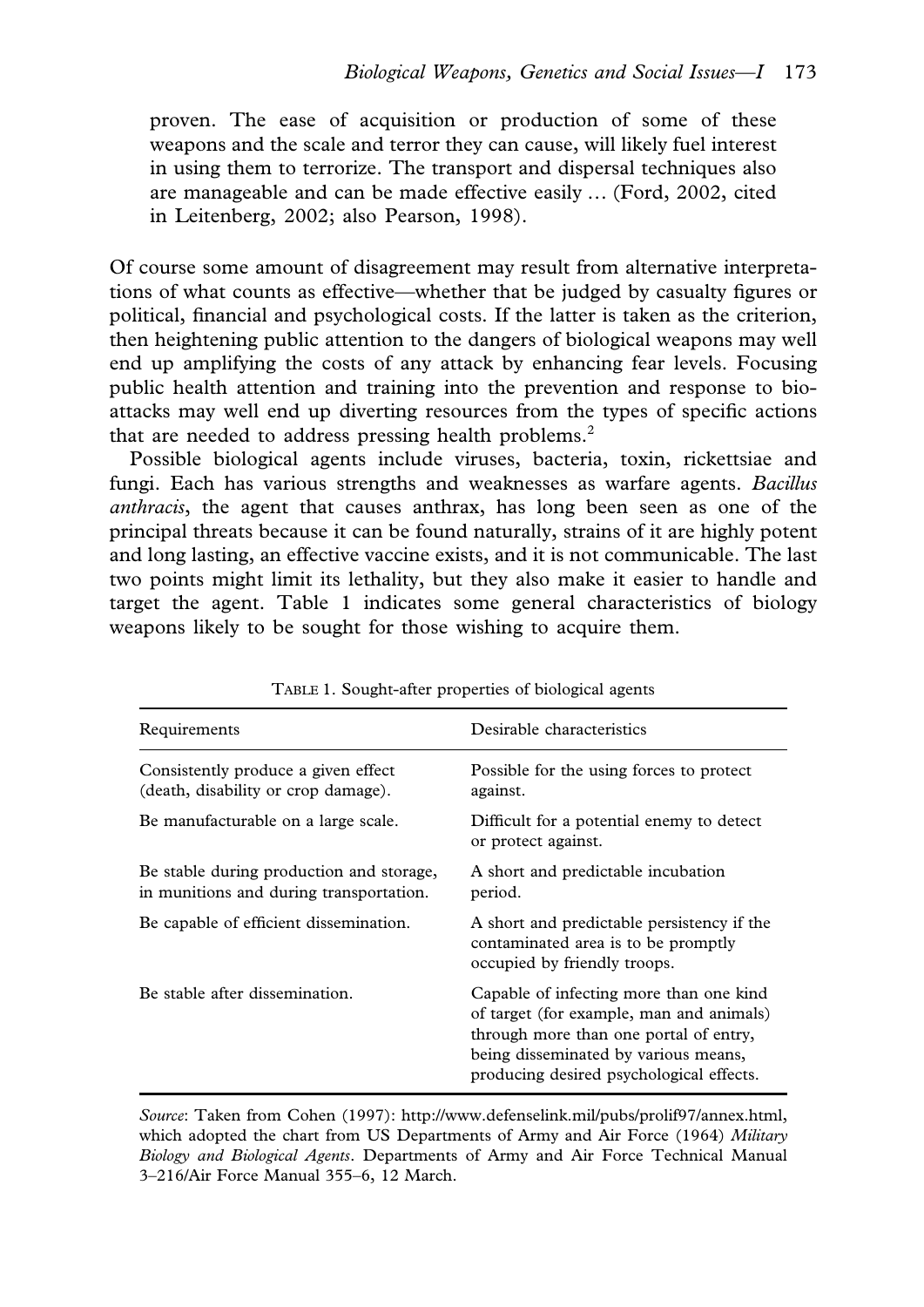# *Biological weapons and the new genetics*

In recent years, the knowledge and techniques gained from genetics, genomics and other fields of research have grown apace. Genetic sequencing has helped to locate specific genes and to identify their associated proteins. Combinatorial chemistry has enabled the automation of discovery process for identifying new drug candidates through the creation of large libraries of chemicals. High throughput screening provides a rapid means of finding compounds against various biological targets. Genechips generate indicators for complex multifactorial conditions. Developments in bio-informatics have supported the collection and dissemination of vast quantities of data.

As such developments become widely commercialized, the danger is that this increases the chance that new forms of bioengineered weapons can be produced to augment or replace existing capabilities. Peaceful commercial applications of genetics and genomics research can enhance the possibility that others might achieve the sought-after characteristics listed in Table 1. To use the jargon, the technology and techniques developed are of "dual-use". In 1996, the Fourth Review Conference of BTWC highlighted the danger of general advances in stating:

The Conference, conscious of apprehensions arising from relevant scientific and technological developments, *inter alia*, in the fields of microbiology, biotechnology, molecular biology, genetic engineering, and any applications resulting from genome studies, and the possibilities of their use for purposes inconsistent with the objectives and the provisions of the Convention, reaffirms that the undertaking given by the States Parties in Article I applies to all such developments.<sup>3</sup>

A 1997 a US Department of Defense publication suggested a number of significant technological trends likely to influence how readily infectious agents can be used for biological warfare:

- Genetically engineered vectors in the form of modified infectious organisms will be increasingly employed as tools in medicine and the techniques will become more widely available.
- Strides will be made in the understanding of infectious disease mechanisms and in microbial genetics that are responsible for disease processes.
- An increased understanding of the human immune system function and disease mechanisms will shed light on the circumstances that cause individual susceptibility to infectious disease.
- Vaccines and antidotes will be improved over the long term, perhaps to the point where classic biological warfare agents will offer less utility as a means of causing casualties (Cohen, 1997).

Genetics and genomics figure directly or indirectly into each of these.

How might such research enable the production of new biological weapons?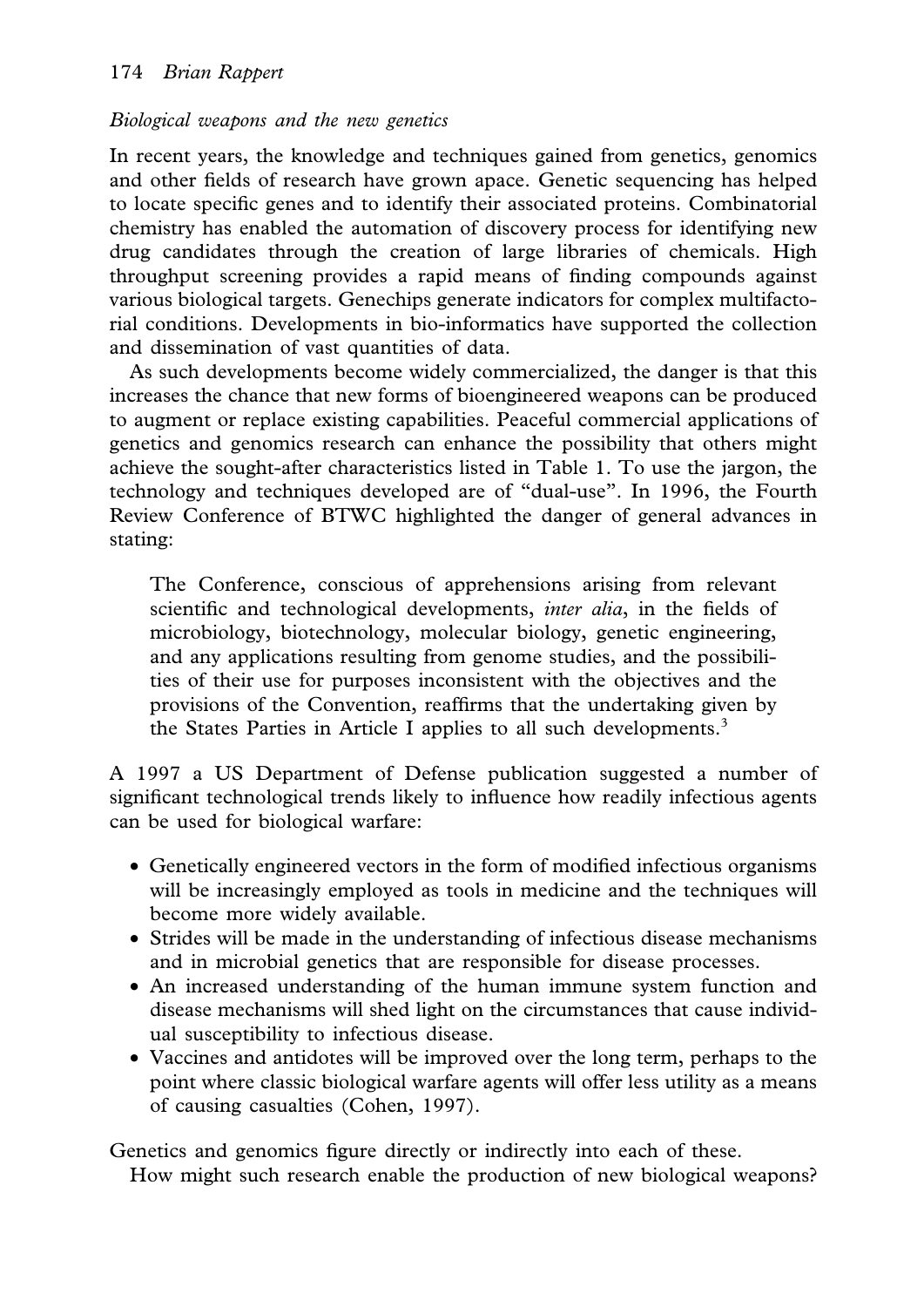The possibilities are numerous (for overviews, see Drell, Sofaer & Wilson, 1999; Fraser & Dando, 2001):

- Bacterial agents such as bacillus anthracis can be made resistant to current antibiotics. Reports about the Soviet weapons' programme, for instance, indicated it was able to make the casual agent for plague resistant to numerous antibiotics (Barnaby, 1997).
- Transferring the genes responsible for pathogenic qualities into nonpathogenic organisms (such as *E. coli*) would make them so, or such genes could be transferred to already pathogenic organisms to increase their virulence (in relation to novel influenza viruses, see the *Lancet Infectious Diseases* (2002)).
- The survivability of a bacterium across a range of environmental conditions could be improved through gene splicing.
- Cells could be modified to produce greater quantities of toxins.
- Detection, mitigation and remediation from exposure to agent strains could become much more difficult if they were modified to hide telltale signatures. Russian scientists in the mid-1990s reportedly made detection tests for anthrax ineffective though genetic engineering techniques (Sunshine Project, 2002).

As elsewhere with bioengineering, there are questions about possibility and feasibility of such steps. The complexities of genetic expression and limits to understanding still hamper such efforts. The primary genes responsible for pathogenic properties might be transferred to another micro-organism but, in doing so, the virulence of the donor strain may be significantly decreased.

Two further points about the manipulations above are worth noting here. First, the know-how and tools required for these are fairly generic in genetic engineering. Attempts to develop vaccines for HIV, for instance, have inserted HIV genes into Salmonella. A major source of difference, however, is the type of materials utilized. Secondly, many of the modifications of pathogenic agents could be/are undertaken as part of efforts to develop new vaccines and diagnostic techniques or further knowledge about the basic mechanisms of virulence (see Leitenberg, 2002).

In addition to whatever possibilities are opened up for those deliberately setting out to create biological weapons, suggestions for novel approaches might arise "unintentionally". This prospect received a fairly widespread airing when Australian researchers publicized creating a particularly potent strain of mousepox as part of experiments into a genetically based contraceptive for mice. This was done by altering the mousepox virus through the insertion of the interleukin-4 gene (Jackson *et al*., 2001; Dennis, 2001). If parallel modifications could be made to human smallpox, then it might evade existing vaccination measures.

As a further elaboration of the dilemmatic relation between "weapon" and "non-weapon" biological research, the same advances in microbial genomics used to produce bio-weapons can also set up countermeasures against them.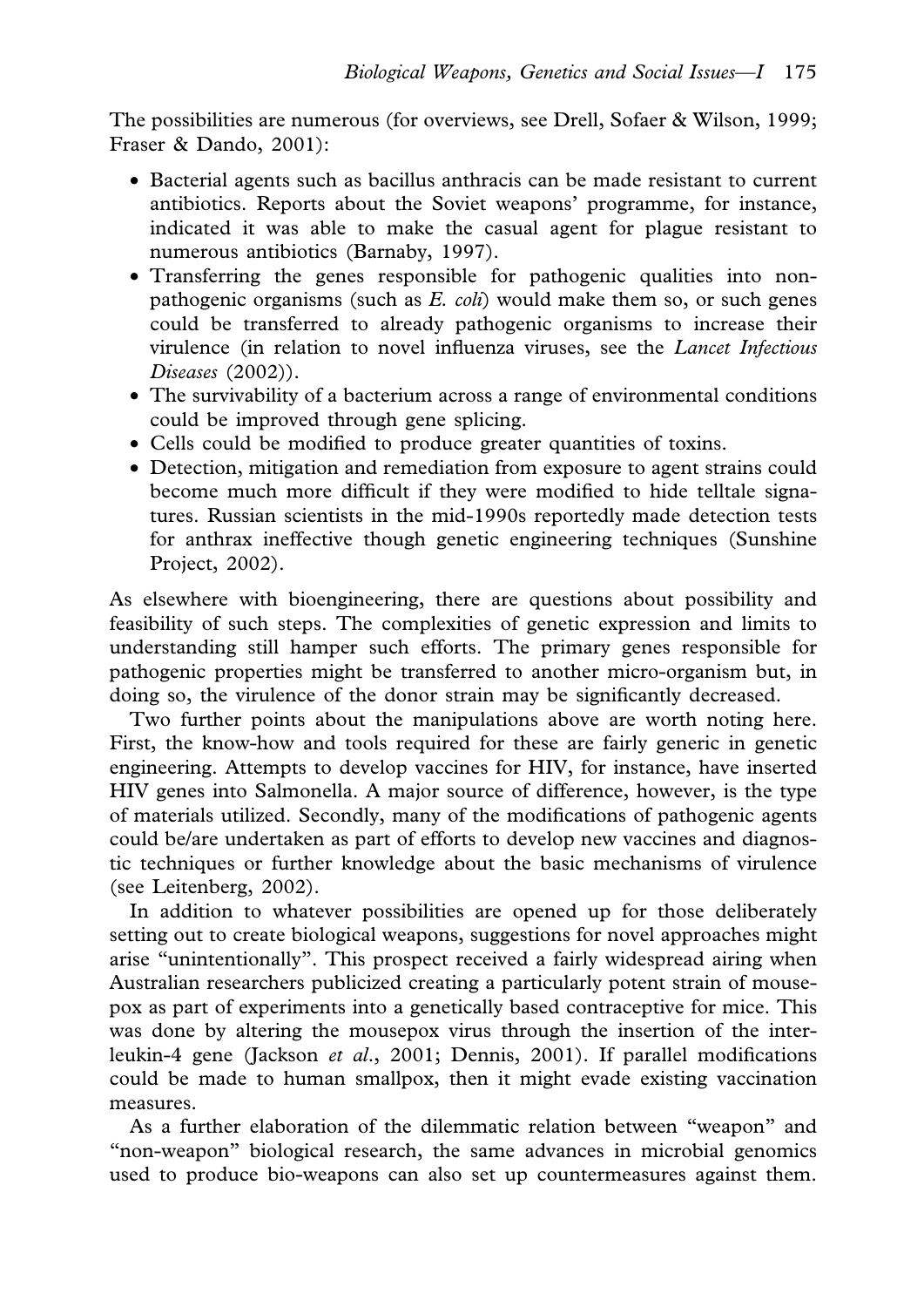The completion of the human genome sequence provides a new starting point for better understanding of the infectious disease process, and this has potential *against* bio-warfare. So, too, with sequence data for the casual agents of anthrax, tuberculosis and cholera (Venter, 2001). While the free availability of such data in open sources might further the proliferation of knowledge, it also enables additional prevention and treatment steps. New vaccines, compounds and diagnostics, perhaps specific to different agent strains, might be produced. Gene chips could aid in the identification of strain-specific differences in agents after an attack starts to ensure rapid and effective treatment. Each such counterresponse to a potential threat in turn could bring attempts to counter it through yet a further utilization of bioengineering techniques. Such is the history of weapons development.

Novel options might be viable in the future. New bacteria or viruses might be created from component genetic parts rather than merely modifying existing agents (Fraser & Dando, 2001; Whitehouse, 2002). Viruses could be secretly introduced into a target population and then activated by a signal at some later time (Drell *et al.*, 1999). A fair amount of speculation has taken place as to whether increasing the information on the structure and function of the human genome might enable so-called "ethnic genetic weapons". In 1993, the Stockholm International Peace Research Institute warned that genetic differences between population groups might provide a basis for vectors to attack DNA sequences inside cells specific to certain sub-populations (Bartfai, Lundin & Rybeck, 1993). Whether the complexity of gene influence in disease susceptibility will allow for such targeting remains uncertain (British Medical Association, 1999).

Genetics may well offer opportunities for utilizing new agents. Consider so-called bioregulators. A US review entitled *The Biological and Chemical Warfare Threat* defined bioregulators as:

natural substances produced in very small quantities that are essential for normal physiological functioning of the body. They control cell and body physiological functions and regulate a broad range of functions such as bronchoconstriction, vasodilation, muscle contraction, blood pressure, heart rate, temperature, and immune responses. (US, 1996; quoted from Dando, 2001)

It suggested that altering the concentration of these substances would disrupt basic body functions, with the potential for almost immediate effects. Short of inflicting outright death through, say, heart failure, bioregulators could act as incapacitants. Kagan (2001) identified several likely categories of biological warfare/terrorism bioregulators: altering levels of cytokines can cause serious illness, lethargy and fever; eicosanoids manipulations can induce asthma; and plasma proteases modifications can bring bronchoconstriction, hypertension and pain.

Neurotransmitters and hormones make up another category of bioregulators, one that has far reaching potential. Past uncertainties about the role of receptors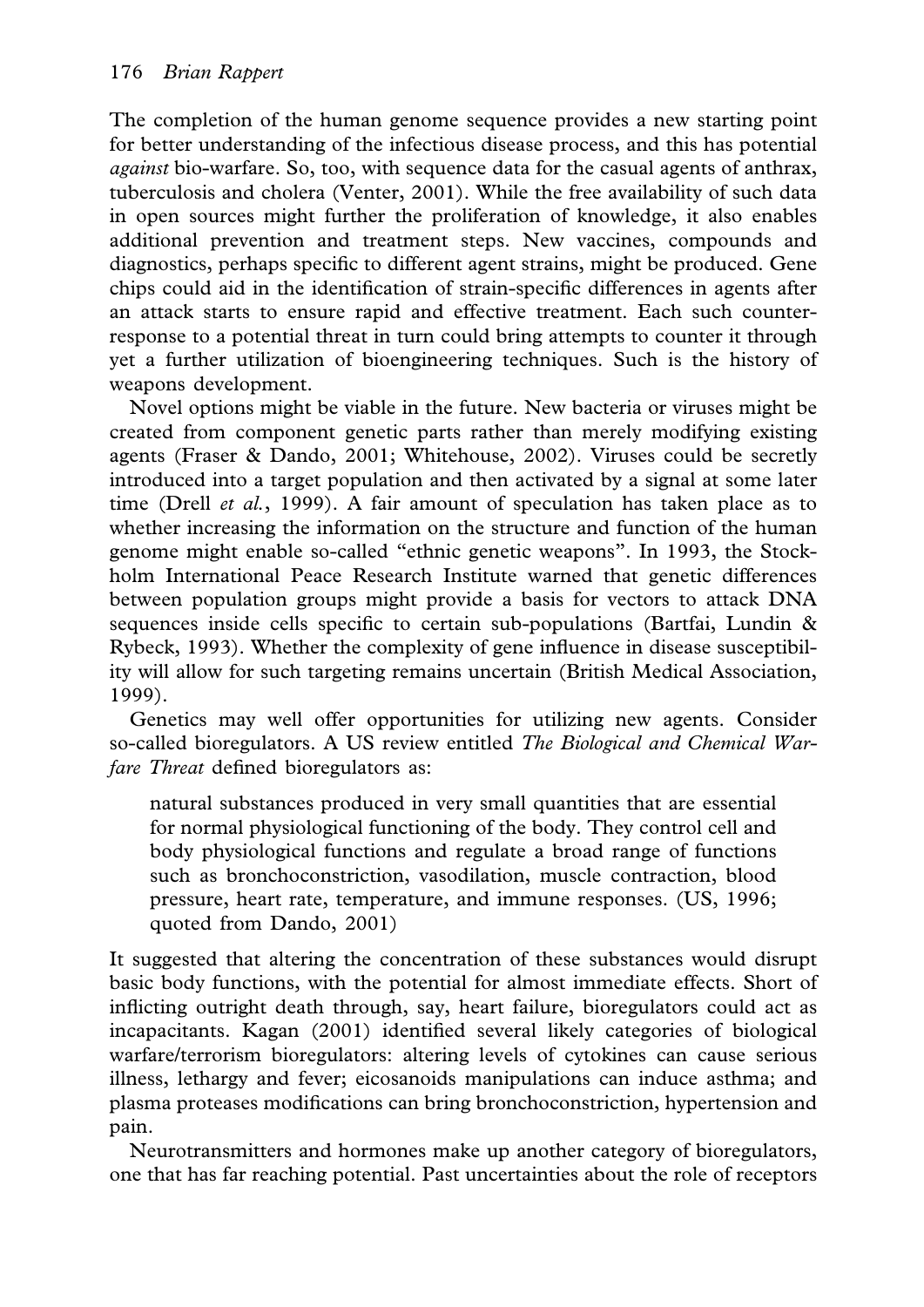and bioregulators in drug action have limited the possibility of devising appropriately specific drugs. As genetics and genomics research brings a greater understanding of the function of neurotransmitters in nervous system communication and the diversity of receptor types, with this comes the opportunity to affect cognition, sensory processing and mood selectively. The code for those neurotransmitters that are peptides, for instance, can be inserted into a virus in order to affect behaviour. The military applications are potentially enormous. In the 1950s and 1960s, both the UK and the US experimented with glycollates, such as the psychotropic drug BZ (3-quinuclidinyl benzilate), to see if they could be employed to cause hallucinations, disorientation or stupor. Such efforts largely failed because the biological targets were not properly characterized (see Dando, 2001). These barriers may now, or soon, be overcome.

This brief survey has indicated possible technological options as well as some of the terms for contention about biological weapons. Disagreement abounds about what threats are posed, who these come from, what should be taken as fact rather than fiction, and what steps will be required to mitigate against dangers. There are basic problems about the categorization of activities (e.g. what counts as offensive work) and the limits to empirical evidence (because of secrecy or unknowns). Those wishing to respond to the threats posed by biological weapons must operate in relation to unstable notions of anticipated future risks where the issues faced about what ought to be done are thoroughly dilemmatic. Claims about the threat of biological weapons help constitute the very issue they are commenting on. Attempts said to "talk up" or merely "highlight" potential dangers in order to unsettle complacency might well end up magnifying the social and economic damaged caused by any such attack.

## **The social sciences and biological weapons**

What insights might be offered by past social science research to make sense of the varied and multiply conceived issues associated with biological weapons, particularly in relation to the contribution of contemporary genetics and genomics?

Most of the past interest from social scientists in biological weapons has come from those in areas aligned with international relations, such security and peace studies. The main concerns herein have been with the proliferation of production capabilities (e.g. Brauch *et al*., 1997); the possibility of establishing effective export controls and disarmament measures (e.g. Robinson, 1998; *The CBW Conventions Bulletin*), particularly given the dual-use status of much technology (e.g. Molas-Gallart & Robinson, 1997); and the assessment of threats posed by the use of biological weapons from states, criminals or terrorist organizations (Barnaby, 1992). Practitioners in fields such as microbiology, immunology or toxicology (Hay, 1999)—many formerly part of biodefence establishments—have conducted many similar studies. Pearson (1993) has argued that any overall strategy for the reduction of the threat of biological weapons requires a "web of deterrence", consisting of such initiatives as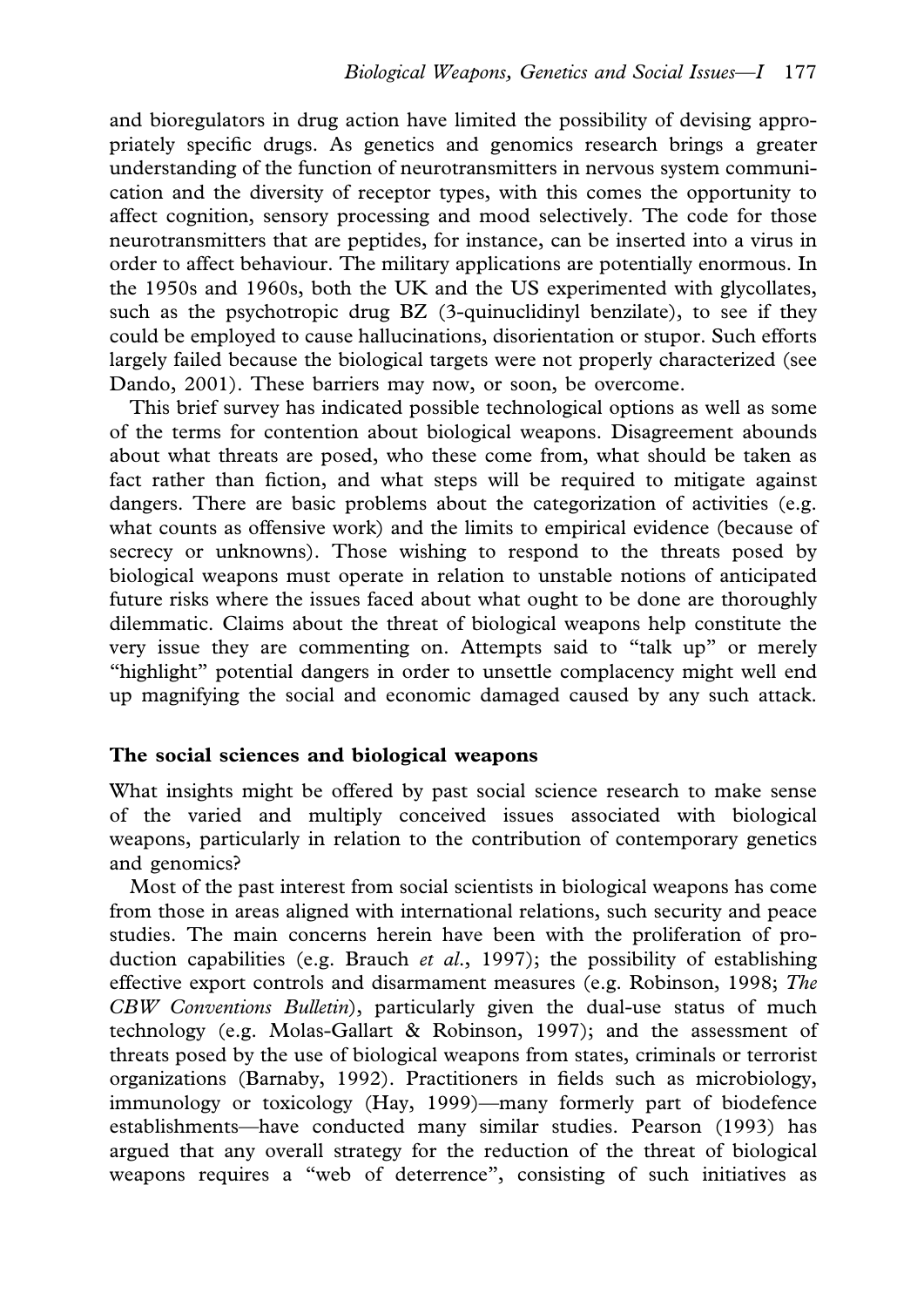international arms controls, export and monitoring procedures, defensive and protective measures, counter responses to the use of biological weapons, and prevention steps undertaken by the bioscience community. Outside international relations, other social analysts have examined historical transitions in major offensive biological weapons programmes (e.g. Balmer, 2001; Gould & Folb, 2002; Regis, 1999).

Despite the significant contributions made by many of the above analysts, the study of chemical and biological weapons and its links to biological and genetics research has been a rather specialized topic of study centred in certain subdisciplines. For understandable reasons, the preoccupation of many of those concerned with this topic has been in practically examining ongoing technical and political developments rather than stepping back from the substantive area to ask what it means for wider concerns in social and political theory. In the past, no doubt due to the low public profile of bio-weapons, few outsiders to this area have asked what lessons might be learnt from its study or integrated such lessons into the mainstream of many disciplines. Even in relation to ethical issues, debates in bioethics have not been informed by the possibilities raised by biological warfare (Hooker, 1992). A sense of the marginal priority attached to this topic can be gleaned from the relatively minor attention paid to it, despite the significant sums of money being devoted to the social study of genetics. Major national their research programmes into the legal, ethical and social implications of genetics, such as ELSI, have given little attention to this topic (Greenly, 1998). This lack of attention is perhaps indicative of the general academic decline in funding priorities for defence-related studies since the end of the Cold War.

Arguably, perceptions of the importance of biological weapons have altered significantly for social scientists and funding agencies with the terrorist events of 2001. As with other areas in the past, its ascent in public discussions is likely to be followed by greater attention—as represented by this paper. In doing so, however, the problems about agendas and orientations to be faced go beyond the lack of past consideration of the topic. At stake are quite fundamental questions about what sort of response should be made. Much of past social science research into the general relation between medicine and warfare has taken a somewhat suspicious, if not down right hostile, orientation to such linkages. Sontag (1978) examined how medicine has long drawn on metaphors from warfare (e.g. "targets", "war on cancer", etc.) selectively to define proper medical responses. Others have stressed the manner in which modernity, medicine and war have been inextricably bound together in the 20th century. The mobilization of biomedicine during war has brought with it administration controls, surveillance mechanisms, regulation procedures and rationalization techniques—the overall merits of which are taken as ambivalent at best (Cooter, Harrison & Sturdy, 1998). The possible military control of genetics research has brought calls for caution from various quarters (Piller & Yamamoto, 1988; Wright, 1990; Yoxen, 1983).

Whatever the scepticism that characterized the past study of the interrelations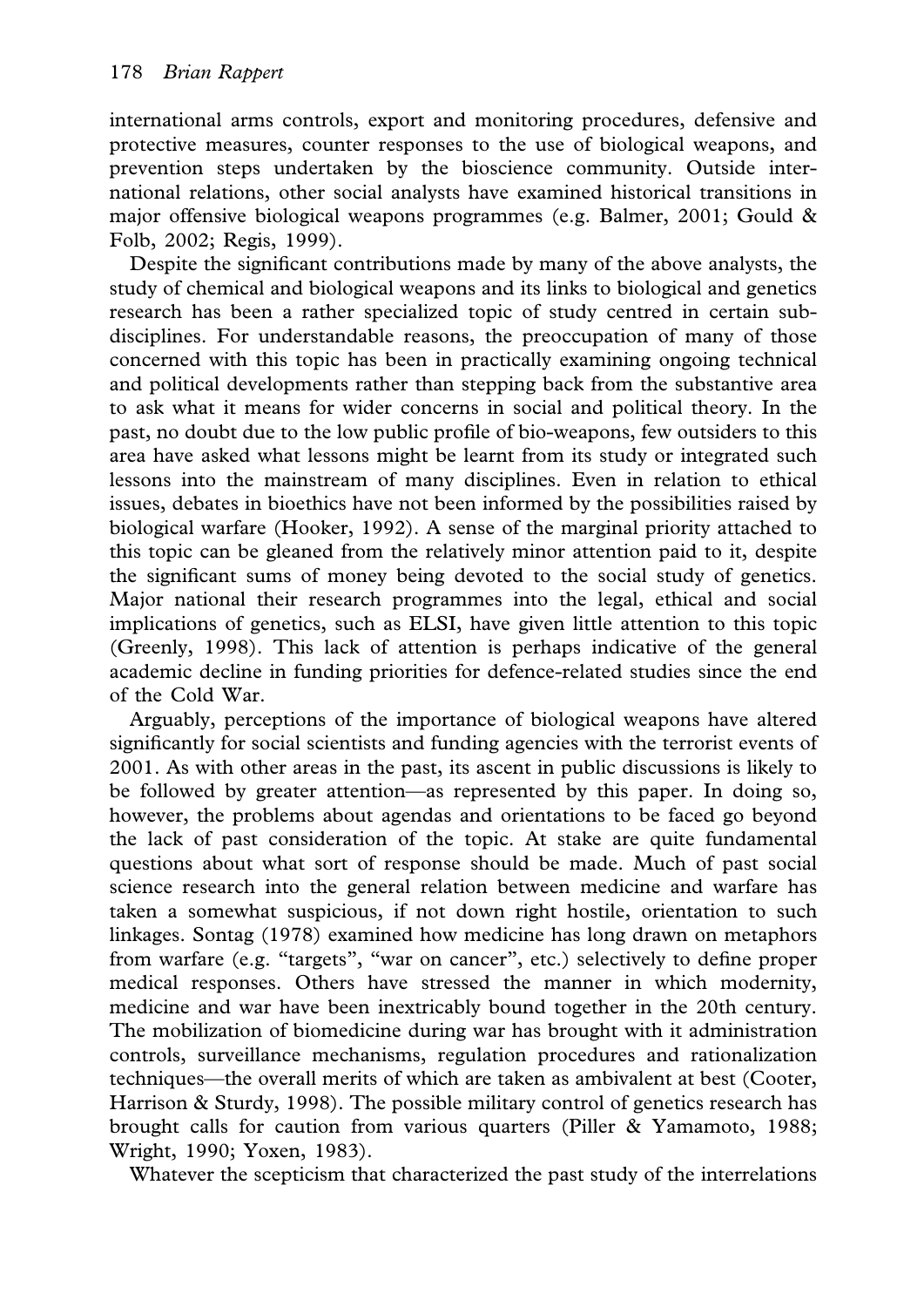of military, biomedicine and genetics, with the increasing regard for Western countries as targets of bioattacks and the substantial attention dedicated to biodefence measures (see the next section in Part II) the pertinent question arises of what roles those concern with the ethical, social and political implications of genetics ought to take. These might be offering critical outsider commentary that seeks to identify misrepresentations; giving practical inputs into strengthening biodefence structures; cultivating alternative responses to dominant ones; or identifying hitherto ignored security threats. Such roles are not exclusive. While questions about the way forward are hardly unique to the area of biological warfare, they are particularly acute because of the past lack of attention to this area and the speed of its rise as a matter of public concern. The points noted above about the "dual-use" of biodefence research—its potential to minimize the threat of harm from biological weapons while providing the seed of future weaponry—are destabilizing for social scientists just as they are for bioscientists. For each, it can be expected that the demarcation between offensive and defensive activities will loom large in determinations of appropriate conduct. So too will concerns about how to orientate to competing claims about what constitutes "hype" or "reality". As conducting research in this area helps constitute determination of the seriousness of the problem (albeit to varying degrees), the way forward is full of potential pitfalls.

#### **Acknowledgements**

My thanks to Brian Balmer, Malcolm Dando and Gigi Kwik for their assistance in producing this paper.

## **Notes**

- 1. As an indication of this, at the time of writing, the US government considers the most likely suspect(s) for the anthrax attacks to be a biodefence insider.
- 2. See, e.g. < http://www.redbluffdailynews.com/display/inn\_news/news65.txt > .
- 3. See < http://www.brad.ac.uk/acad/sbtwc/revconf/4final3.htm >.

## **References**

- Balmer, B. (2001) *Britain and Biological Warfare*: *Expert Advice and Science Policy 1935–65* (Basingstoke: Palgrave).
- Barnaby, F. (1992) *The Role and Control of Weapons in the 1990s* (London: Routledge).

Barnaby, W. (1997) *The Plague Makers: The Secret World of Biological Warfare* (London: Vision).

- Bartfai, T., Lundin, S. & Rybeck, B. (1993) Benefits and threats of developments in biotechnology and genetics engineering. In *SIPRI Yearbook 1993*, pp. 293–305 (Oxford: Oxford University Press).
- British Medical Association (1999) *Biotechnology, Weapons and Humanity* (London: Harwood Academic Publishers).
- Brauch, H., Graaf, H., Grin, J. & Smit, W. (1997) *Military Technology Assessment and Preventive* Arms Control (Münster-Hamburg: Lit Publishers).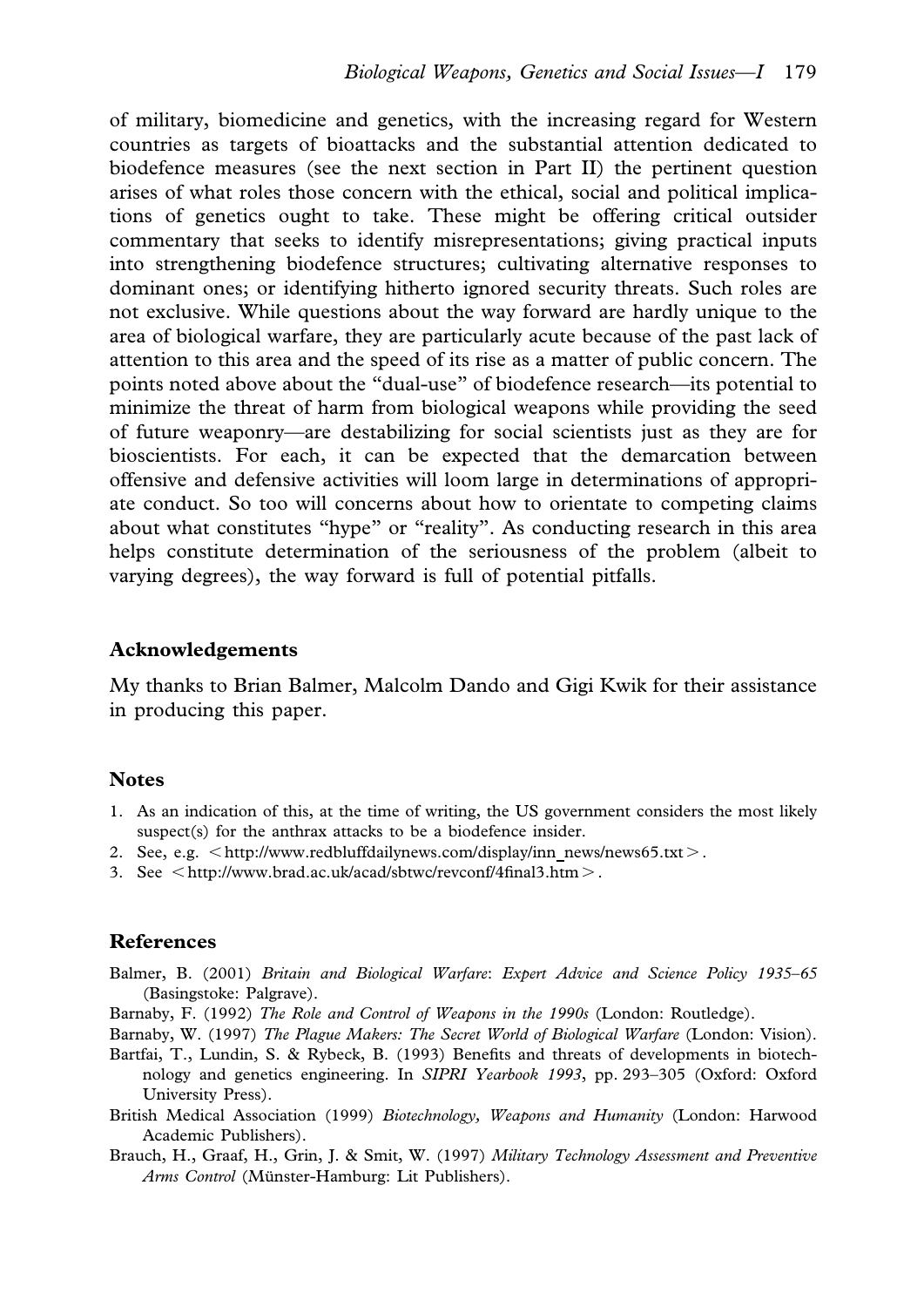- Cohen, S. (1997) Technical annex. In *Proliferation: Threat and Response* (Washington, DC: US Department of Defense) < http://www.defenselink.mil/pubs/prolif97/annex.html >.
- Cooter, R., Harrison, M. & Sturdy, S. (eds) (1998) *War, Medicine and Modernity* (London: Sutton Publishing Group).
- Cunningham-Burely, S. & Kerr, A. (1999) Defining the "Social", *Sociology of Health & Illness*, 21, pp. 647–68.
- Dando, M. (1999) The impact of the development of modern biology and medicine on the evolution of offensive biological warfare programs in the twentieth century, *Defense Analysis*, 15, pp. 43–62.
- Dando, M. (2001) *The New Biological Weapons* (London: Lynee Rienner).
- Danzig, R. & Berkowsky, P. (1997) Why should we be concerned about biological warfare?, *JAMA*, 278, p. 5.
- Drell, S., Sofaer, A. & Wilson, G. (eds) (1999) *The New Terror: Facing the Threat of Biological and Chemical Weapons*, pp. 39–75 (Hoover Institution, Stanford).
- Epstein, G. (2001) Controlling biological warfare threats, *Critical Reviews in Microbiology* 27, pp. 321–54.
- Fraser, C. & Dando, M. (2001) Genomics and future biological weapons: the need for preventive action by the biomedical community, *Nature Genetics*, 22 October.
- Gould, C. & Folb, P. (2002) The role of professionals in South African chemical and biological warfare programme, *Minerva*, XL (1), pp. 77–91.
- Greenly, H. (1998) Legal, ethical and social issues in human genome research, *Annual Review of Anthropology*, pp. 473–502.
- Hay, A. (1999) Simulants, stimulants and diseases: the evolution of the United States biological warfare programme, *Conflict, Medicine and Survival*, 15, p. 3.
- Henderson, D. (1999) The looming threat of bioterrorism, *Science*, 283, 1279–82.
- Home Office [United Kingdom] (2002) *Anti-terrorism, Crime and Security Act 2001 Part 6:* Weapons of Mass Destruction, HOC 16/02: see < http://www.homeoffice.gov.uk/circulars/  $2002/hoc16.htm$ .
- Hooker, M. (1992) In Zilinskas, R. (ed.) *The Microbiologist and Biological Defense Research* (New York: New York Academy of Science).
- Huxsoll, D. (1992) Narrowing the zone of uncertainty between research and development. In Zilinskas, R. (ed.) *The Microbiologist and Biological Defense Research* (New York: New York Academy of Science).
- Kagan, E. (2001) Bioregulators as instruments of terror, *Clinics in Laboratory Medicine* 21, pp. 607–18.
- Knobler, S., Mahmoud, A. & Pray, L. (eds) (2002) *Biological Threats and Terrorism* (Washington, DC: National Academy Press).
- *Lancet Infectious Diseases* (2001) Too much learning is a dangerous thing, *Lancet Infectious Diseases*, 1, p. 287.
- Leitenberg, M. (2000) An assessment of the threat of the use of biological weapons or biological agents. In Martellini, M. (ed.) *Biosecurity and Bioterrorism* (Washington, DC: Landau Network Centro Volta).
- Leitenberg, M. (2002) *Biological Weapons in the Twentieth Century: A Review and Analysis*: see < http://www.fas.org/bwc/papers/21centurybw.htm >.
- Molas-Gallart, J. & Robinson, J.P. (1997) *Assessment of Dual-use Technologies in the Context of European Security and Defence*, p. 58 (Brussels: European Parliament Scientific and Technological Options Assessment).
- Pearson, G. (1993) Prospects for chemical and biological arm control, *The Washington Quarterly*, Spring, pp. 145–62.
- Pearson, G. (1998) *The Threat of Deliberate Disease in the 21<sup>st</sup> Century* < www.bradford.ac.uk/acad/ sbtwc/other/disease.htm .
- Piller, C. & Yamamoto, K. (1988) *Gene Wars* (New York: Beech Tree Books).